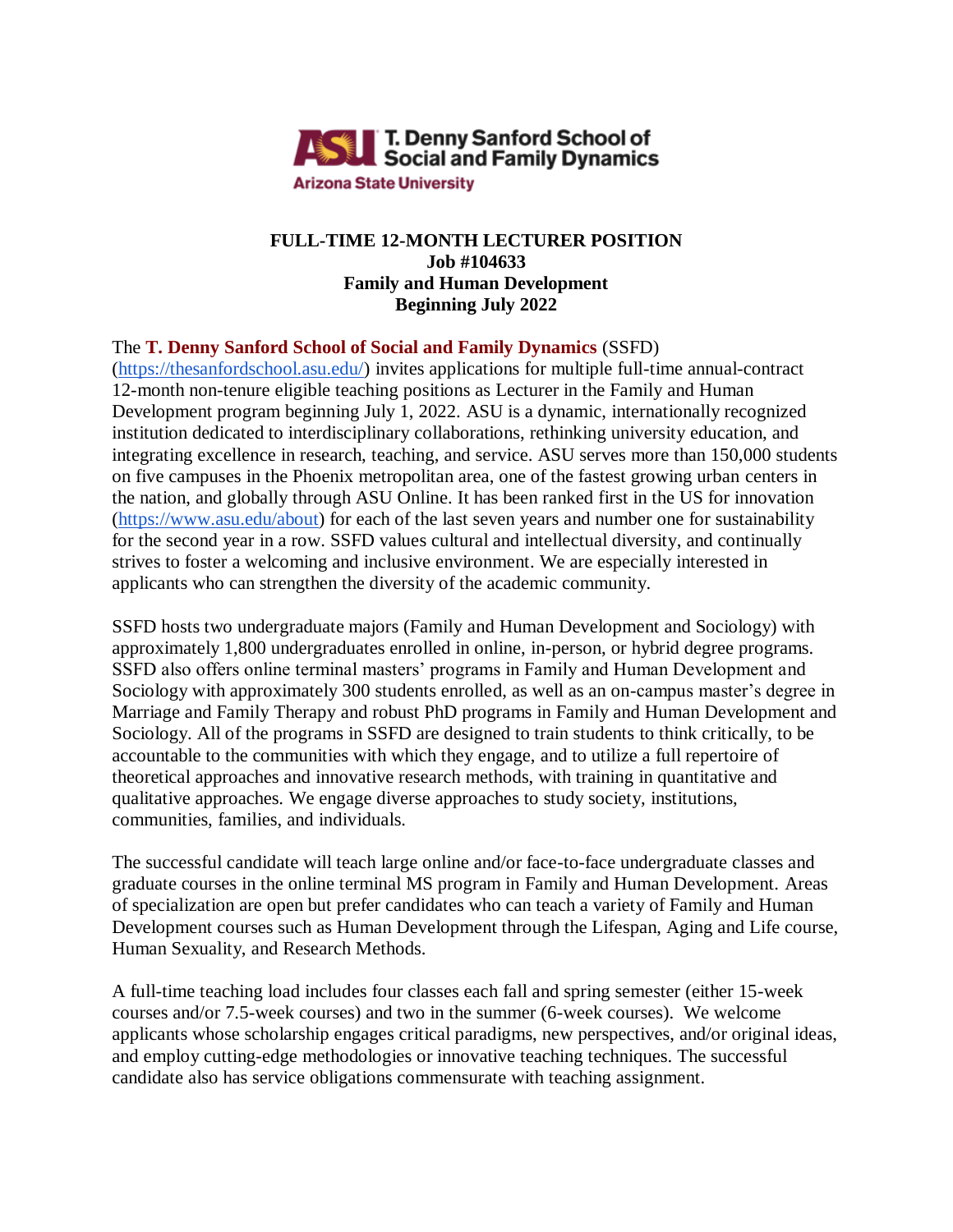### **Salary: up to \$68,000**

### **Minimum Qualifications**

PhD candidacy or equivalent in Family and Human Development or a related field at the time of appointment

Evidence of successful teaching at the college level

Demonstrated success in meeting the needs of diverse student populations and/or diverse communities

#### **Desired Qualifications**

PhD in Family and Human Development or a related field at the time of appointment

Ability to teach a broad range of courses in sociology including required and elective courses

Experience with instructional tools such as Canvas

Applications will be accepted through Interfolio, at [<http://apply.interfolio.com/104633>To apply, please send the following materials through Interfolio that includes: (1) letter describing your qualifications and fit with this position; (2) a curriculum vitae; (3) a teaching statement and evidence of successful teaching such as teaching evaluations, samples of instructional materials; (4) two letters of recommendation, and (5) a statement addressing how your contributions to diversity and inclusion will advance ASU's commitment to inclusive excellence. Complete applications will be reviewed beginning May 6, 2022 if not filled, applications may be considered every week thereafter until the search is closed.

The College of Liberal Arts and Sciences values our cultural and intellectual diversity and continually strives to foster a welcoming and inclusive environment. We are especially interested in applicants who can strengthen the diversity of the academic community. Learn more about what The College of Liberal Arts and Sciences has to offer by visiting<https://thecollege.asu.edu/faculty>

*A background check is required for employment. Arizona State University is a VEVRAA Federal Contractor and an Equal Opportunity/Affirmative Action Employer. All qualified applicants will receive consideration for employment without regard to race, color, religion, sex, sexual orientation, gender identity, national origin, disability, protected veteran status, or any other basis protected by law. (See https://www.asu.edu/aad/manuals/acd/acd401.html an[d](https://www.asu.edu/titleIX/) [https://www.asu.edu/titleIX/.](https://www.asu.edu/titleIX/)*

*In compliance with federal law, ASU prepares an annual report on campus security and fire safety programs and resources. ASU's Annual Security and Fire Safety Report is available*